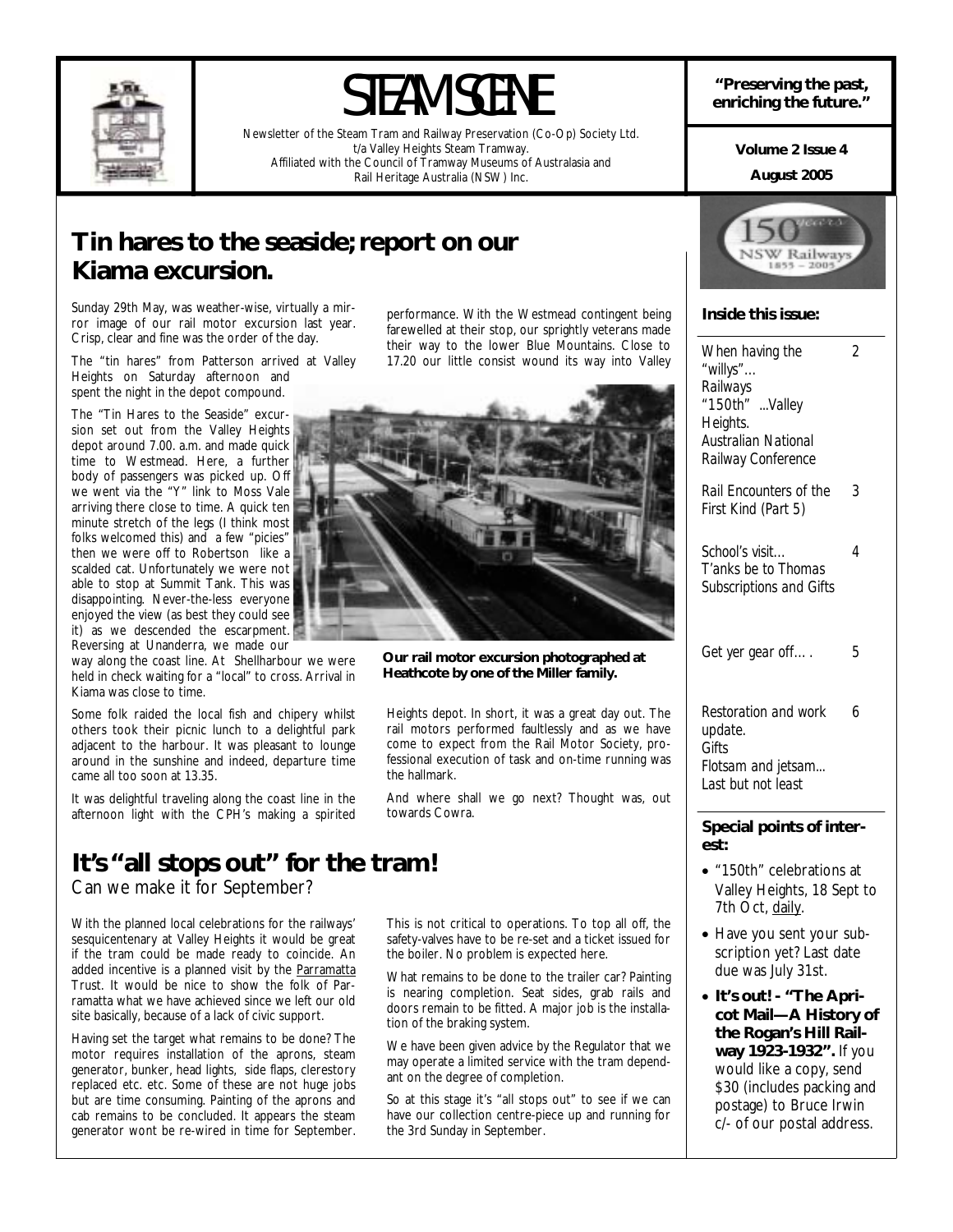# Page 2 **STEAM SCENE**

### **When having the "Willys" is not such a bad thing.**



**Some vintage vehicles surround the "bull ring". The Willys cars are parked adjacent to the visitors centre. (Photo courtesy Peter Stock.** 

There were about 20 cars in all with 17 of these marvelous vehicles able to be accommodated in a semi-circle in the depot yard.

On the 15th May 2005, the museum had a visit from two car clubs. The Classic and the Willys, Whippet, O v e r l a n d Clubs ar-

Members of the clubs were introduced to the museum by museum publicity officer, Andrew Tester and given a conducted tour. The Classic Club was provided with gas barbeques for their lunch whilst the Willys group had a more traditional picnic.

Overall, the visitors were impressed with the museum and thought it an excellent venue for a "meet". The Classic Car Club have indicated that they will be making a return visit at the end of the year.

Car Clubs are numerous and are always looking for venues for day-trips. Valley Heights is ideally situated for a veteran or vintage venue having the advantage of being relatively close to Sydney with not too many challenges for the "old timers".



*"...apart from the dwindling band of enthusiasts on walking frames, who will care come the 175th…"* 



Planning for local celebrations has been underway since June 2004. Unfortunately several items on the planned agenda have not materialized. e.g. The School Art Competition. Never-the-less despite some disappointments a programme has been put together. The museum will be open each day between Sunday 18th of September and Friday 7th of October. Special features will include:

- Museum open each day between 10 am & 4 pm
- The steam tram back??
- Stepho/tram in steam on Saturdays & Sundays
- HO gauge models on display depicting development of locomotives and carriages
- 5" gauge models on display
- New Springwood Historical Society display featuring the local impact on architecture following the arrival of the railway.

With the museum open continuously, there is a desperate need for personnel to act as Tour guides, Retail assistants, Model attendants, Night Security and General helpers. If you could help with any one

### **Refresher for Valley Heights RSW's**

Our Operations Manager, Peter Stock convened a meeting of Valley Heights Rail Safety Workers on Saturday July 23. All present holders of Certificates of Competency were invited to attend. The meeting featured;

- Refresher session on the Operating Rules
- Presentation of draft safety notice re control of shunting movements.
- Sesquicentenary arrangements for locomotive/ tram operation.

of these functions, please contact Andrew Tester on 4735 8601. With a minimum of 4 people per day and 2 overnight required any assistance, no matter of what duration, would be most appreciated. If family time at weekends normally precludes you from helping at the museum, now is a splendid opportunity to lend a hand during the week. We need your help to make it all work. P.S. Caravan accommodation available for overnighters,

#### **ooo0ooo**

A significant disappointment from earlier programming was the cancellation of overnight stabling of locos from local RTM shuttles. Evidently Railcorp have track possession during the period contemplated. I guess not even the significance of the Railways celebrating 150 years could stop this. Somehow I think nothing would have got in the way (certainly not track-work )of the Railways celebrating as they did on previous significant birthdays. It is just as well volunteer custodians are providing the "meat" of the present celebrations. With the changing face of railways, one wonders what will be left to celebrate in the future. For that matter, apart from the dwindling band of enthusiasts on walking-frames, who will care come the 175th birthday?

• Update on boiler course and assessment for Workcover.

The meeting discussed various matters concerning local safety issues. RSW's were made aware of the programme for the local 150th celebrations.

In all it was a valuable session. We can become a little complacent with things we are familiar with but quite often there is something that can be overlooked. A little refreshing is just the thing to bring us back up to speed.

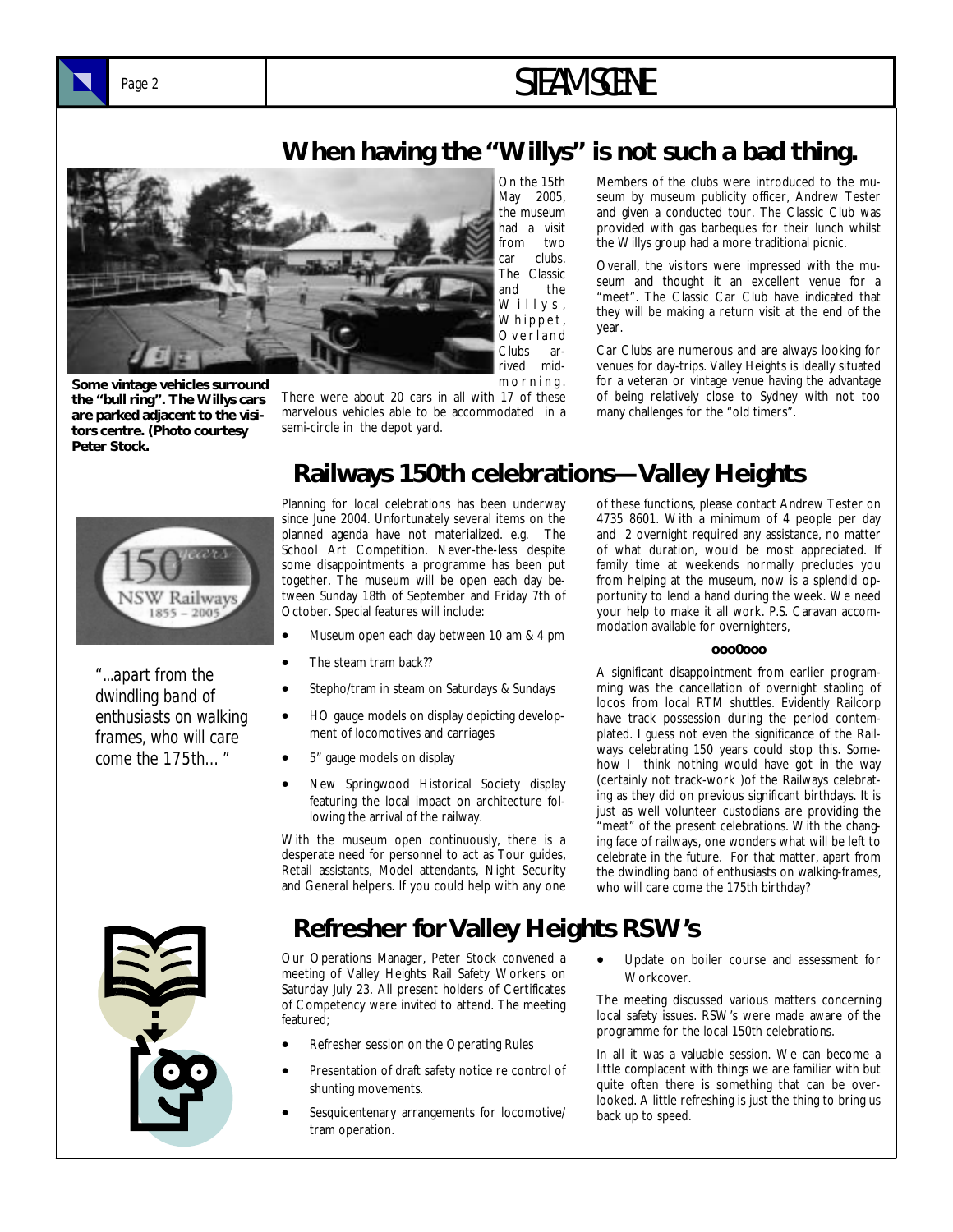### **Rail encounters of the first kind (Part 5)**

*This encounter concerns one method of travel by train through the Rocky Mountains, Canada, in the 1880's. It is sourced from "The Spiral Tunnels and the Big Hill—A Canadian Adventure" by Graeme Pole* 

#### **First Lady on the Cowcatcher.**

In 1886, Prime Minister Sir John A. Macdonald and his wife Agnes, crossed Canada by rail. For Macdonald it was an opportunity to gain a better understanding of the country that the Canadian Pacific Railway was helping to unite. Weary from the 14 years of bitter struggle that the completion of the railway had entailed, Macdonald was a recluse for much of the trip. Lady Macdonald was more inclined to venture forth. At Laggan Siding\* she created a storm.

 While pusher locomotives were engaged for the descent of the Big Hill, Lady Macdonald announced that she would ride on the foremost

### **Trike Report**

The Museum now has an operational and accredited fleet of five trikes (track maintenance vehicles, section cars etc.) Three of these are motorized and two, manual. They regularly operate for public pleasure on the 1st Sunday of the month.

Latest completed project is a 1952 vintageS72 heavy-weight Fairmont. Restored over a period of three years, it is now performing very well after a few teething problems. It certainly is the most impressive sounding trike that we have. Its 1.35 litre single cylinder, water cooled, two stroke engine being a "ground shaker" without peer. Restoration of the Fairmont entailed being completely stripped down and restored from the ground up. All bearings, axles, gearbox, engine etc. have taper rollers and require careful adjustment with shims. Most of

pilot beam (cowcatcher) from "summit to sea". She reasoned it would provide "a delightful opportunity for a new sensation". Although the Prime Minister did not approve, his wife reportedly made good on her word, and in those days before liability concerns were rampant, riding the pilot beam became the rage.

 \* In the vicinity of the present spiral tunnels.



**Obviously the Canadian Regulator of the 1880's was much more lenient than the one that presides over us today. Is there a niche market for Stepho?** 

the original bearings were quite serviceable, including those in the gear box. This was quite remarkable when considering the gear box had been full of water when the Fairmont was acquired! All seals were replaced as a matter of course. Engine components to be replaced were the piston rings. Being 4.75 inch diameter, these had to be specially made.

The engine is unusual for a two-stroke having a white-metal big-end bearing. This was replaced. The only other major

The Fairmont is reversed by running the engine "backwards"! It is started by a crank handle with the transmission including a 4 inch wide flat belt, the clutch action being simply to pivot the gearbox backwards and tension the belt!

Till next time, David Lewis (Trike Master)



**Observation car, humph! next thing they'll want a dining car!"** 



**Some members about to take a "jolly" trialling a trike and trailer.** 



**Some more boys with theirs toys. Ross Stenning and Works Manager Craig, check out the operator.** 

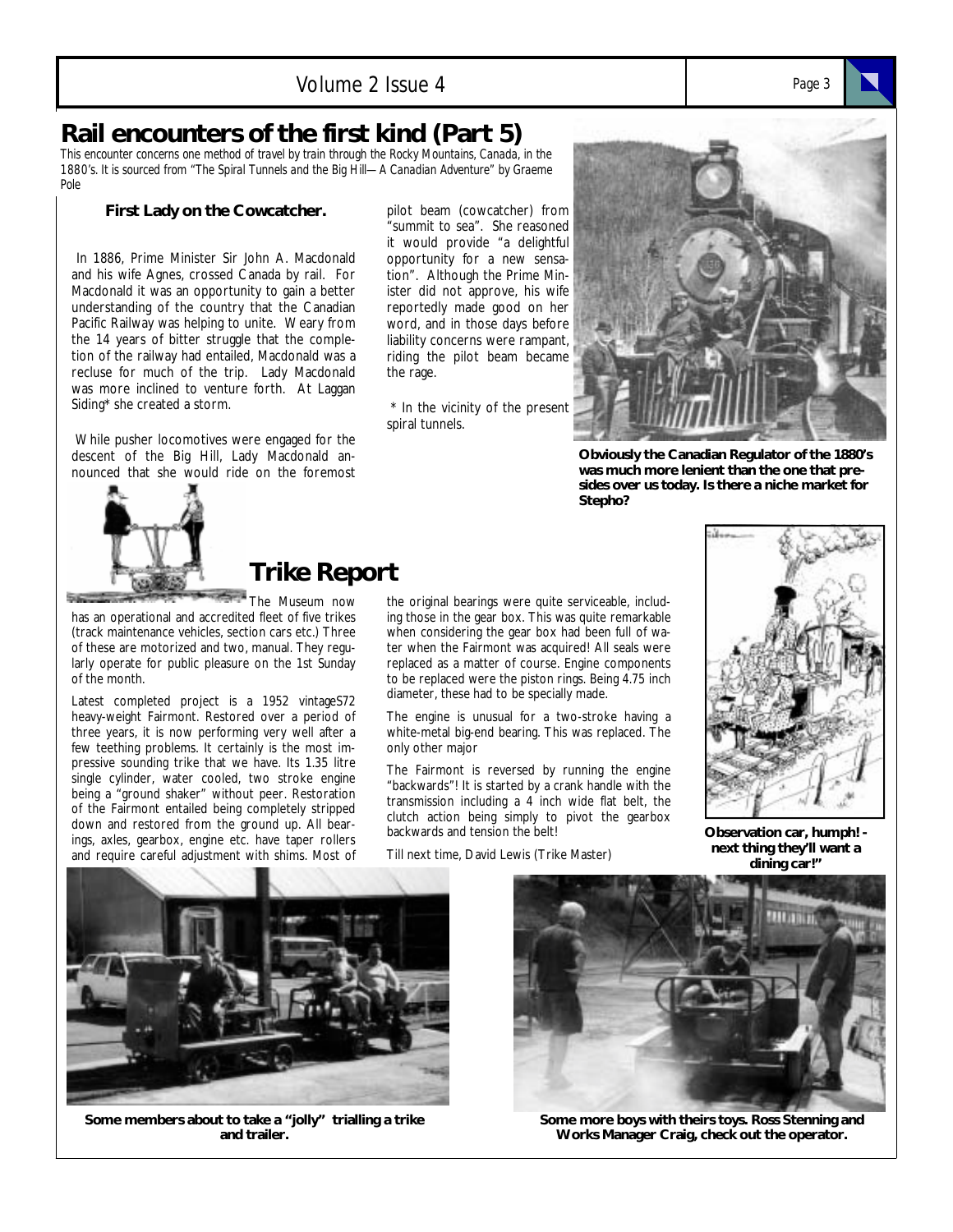

## Page 4 **STEAM SCENE**

### **School visits; a new market coming "on-steam"?**



**Andrew Tester's organization led to an orderly flow of pupils for a cab ride. (Photo, P Stock)** 

On Thursday June 23, the museum played host to a visit from the Clairegate Public School. 109 students together with teachers and parent carers rolled up to the museum around 12.30 p.m.

The concept of visits by school groups was initiated by the Sesquicentenary of Railways Committee of VHLDHM. Clairegate took

advantage of the offer as parts of a studies programme on Transport.



**Stepho is rotated on the turntable to the delight of children surrounding the bull pit. (Photo, Andrew Tester)** 

With less than two hours the group visited the model train layout, had a guided tour of the exhibits and a ride on Stepho. Our visitors were broken up into groups and each were progressed through each feature. Needless to say, Stepho was a great draw card and it was delightful to see the enthusiastic and happy faces peering through Stepho's

"portholes". The grand finalé to the visit was a demonstration of the engine being balanced on the turntable and rotated. All the children formed a semi-circle to the Southern side of the pit and with

### **"T'anks be to Thomas!!"**



Looking much further ahead and harking back to previous articles re succession and volunteerism, the opportunity to positively impress children at an early age is an imperative if we hope to pick up members from future generations. It was quite alarming when on asking some of the Clairgate children if they had ever ridden on a train before, the number that answered "no". We are talking about riding on an electric train not a steamer! Whilst we may chortle at the niaviety of "Thomas the Tank Engine" on TV, he is as close as many children get to a train or railway. When we (the 60 plus) were young, railways were a source of excitement such was their variation, power and

### **Subscriptions and gifts**

Annual subscriptions for 2005/2006 are now rolling in and I would urge all our faithful members to send theirs in if they haven't already done so.

Each year (and this is no exception) as treasurer, I am always amazed and indeed humbled at the extent of the generosity of you the members. With few exceptions, most renewals are accompanied by a further gift toward the work of the society. I can only say thank you and thank you again.

only a small bit of encouragment from Ted Mullett, gave our engine driver the thumbs down and a boo when he didn't quite find the balance point first go. A rousing "three cheers" finished off the performance after which the school party left in high spirits.

Once again it was a great joint effort by the Society and VHLDHM and successfully pulled-off despite a pressing time table. Congratulations to Andrew Tester for a great job in organisation. He left nothing to chance.

It will be interesting to see how many further schools take up the Committee's offer to visit during the 150th celebrations. Already, Blue Mountains Grammar Preparatory School at Valley Heights has booked a visit to the museum for a group of 60 to 70 students and supervisors for Friday, 16th September. I am certain that if Clairegate School's experience was anything to go by, their word-of-mouth recommendation will certainly promote the concept to other schools in the district..

P.,S We had no idea Ted Mullett was a latent school teacher and showman!.



attraction. Today, they are a pretty bland affair by comparison and largely mentally marginalised in importance apart for the long suffering urban commuter. By default we really do have much to thank Thomas for. Not only does he alert children to the existence of railways, more importantly for us and our ilk, he awakens a very young cognizance, to that very rare phenomom, the steam engine. When the Revd. Awdry wrote his "Thomas" adventures little would he have realised how much influence he would have in sustaining the rail heritage industry.

"Tanks be to Thomas".

If it wasn't for your generosity, our little ship would not be afloat. Revenue from operations as you know, is barely keeping pace with expenses. Neverthe-less, with your help we are keeping in balance. Thank you for staying with us over the years and supporting the society so loyally.

A list of donors appears on the last page.

Sincerely, Bruce Irwin (Treasurer)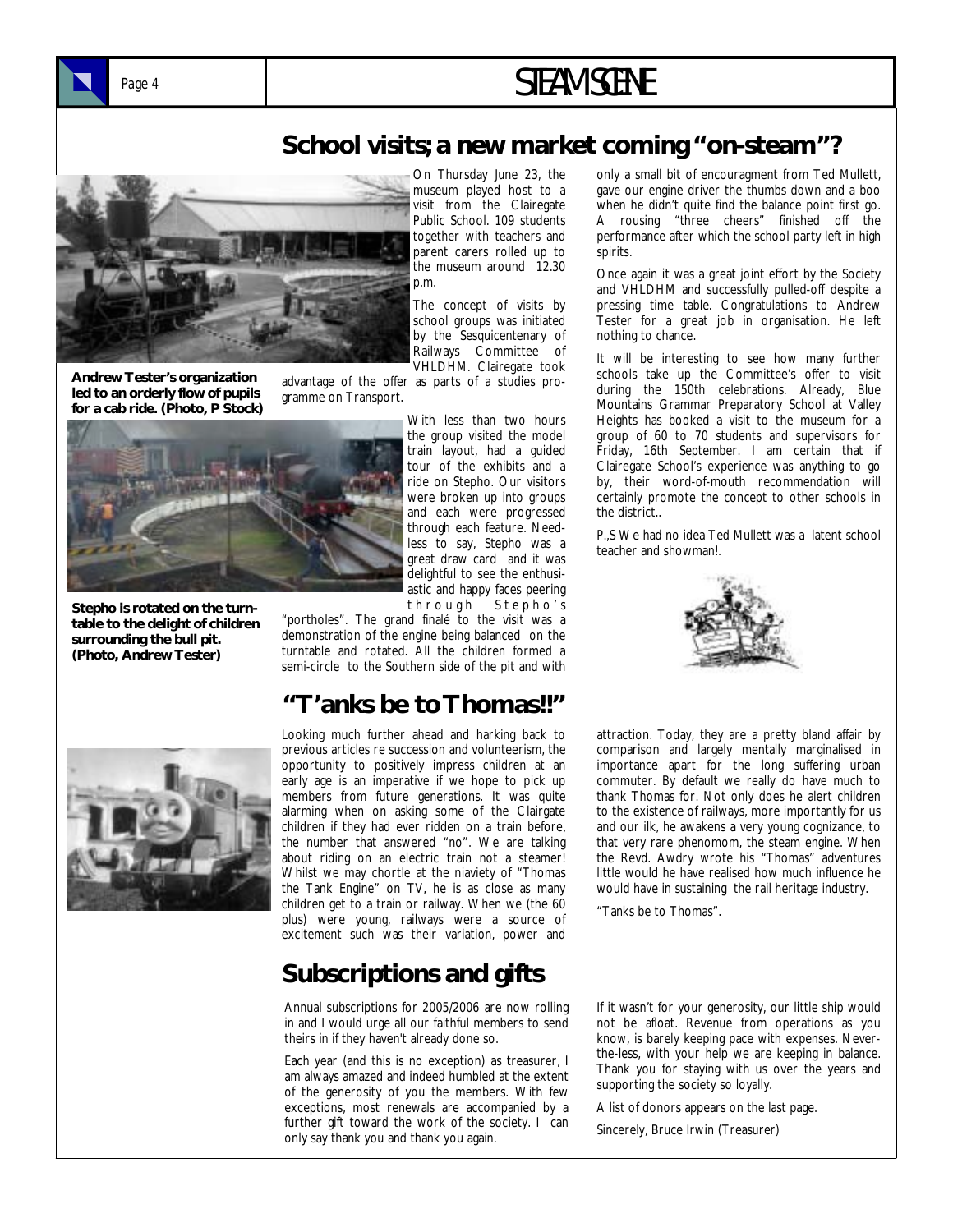### Volume 2 Issue 4 *Page 5*

### **Get yer gear off and let's see what you've got!!**

Words to this effect were said about Stepho by our Boiler Inspector a little time ago. Every five years our locos require a full strip down of the boiler clothing to enable a full inspection of the boiler shell.

On Saturday, June 25, a work team set about "getting Stepho's gear off". Water feed, dome cover, all the various attachments together with unfastening the cob and saddle tank were undertaken. Our Works Manager Craig, was assisted by Steve and Luke Tolhurst, Peter Goodman and Bruce Coxon. Further work was done by Craig on Sunday to enable a hire-crane to lift the cab and saddle tank on Friday, July 1. On the following Saturday, the boiler was painted and washed out. The boiler clothing was "Penetroled" by John Turner.

Boiler Inspector Russell and his son were up and at it early and had the inspection over before lunch. Russell was pleased with the condition of the boiler and a ticket was issued for another twelve months. A full external inspection won't be needed for another ten years in view of the limited work the loco does.

Next on this list was an inspection of 1022's boiler which has been out of its frame for some years. We are yet to receive Russell's written report however this was nothing unexpected in his assessment.

There is some wasting in two corners of the firebox that require repair. Some lower stays around the bottom need replacement. The tube plate has wasting at the bottom and will either need to be repaired or replaced. The rest of it is quite good considering its age. (Must be because of all that boiler compound Frank Moag slung into it so liberally at Parramatta Park). We will keep you up-to-date on further developments.

Monday saw the crane back at Valley Heights to replace the saddle tank and cab. In the meantime Craig decided not to replace the lagging with conventional insulation but to go back to the 19th century and replace the upper part of the boiler with

timber slats, tailored to fit. The conventional lagging tended to accumulate moisture at the bottom of the barrel so it was decided to sacrifice a little boiler efficiency and



leave it with just timber spacers between it and the boiler clothing.

Work continued the following weekend getting the boiler "re-boxed up" and the water-feed etc. reconnected. Finally all was back together for steaming day. In all it was a mammoth and indeed expensive job; one thankfully that doesn't have to be done every year. Specials thanks to all those people that helped; the Valley heights lads (Bruce and Col), the Tolhurst team and Ralph Boesel. Last but not least, *P.S. Well Stepho, you did get your*  thanks to Craig for leading the effort. I hope I have not omitted anyone. If I have, my sincere apologies.

*gear off and for an old girl,, what we saw was pretty darned good!* 





#### **Stepho with his kit off (and getting it back on)**

(Left) Stepho with all boiler clothing removed and with new timber lagging in place.

(Right) Heavy duty crane about to lift the saddle tank back on. The crane was an over-kill

(Left) The cab being lowered into place. David Lewis assists.

(Right) The saddle tank is being gently rotated by Craig prior to being lowered into place. The timber lagging is quite prominent.

*(Photos courtesy Col Burne)*